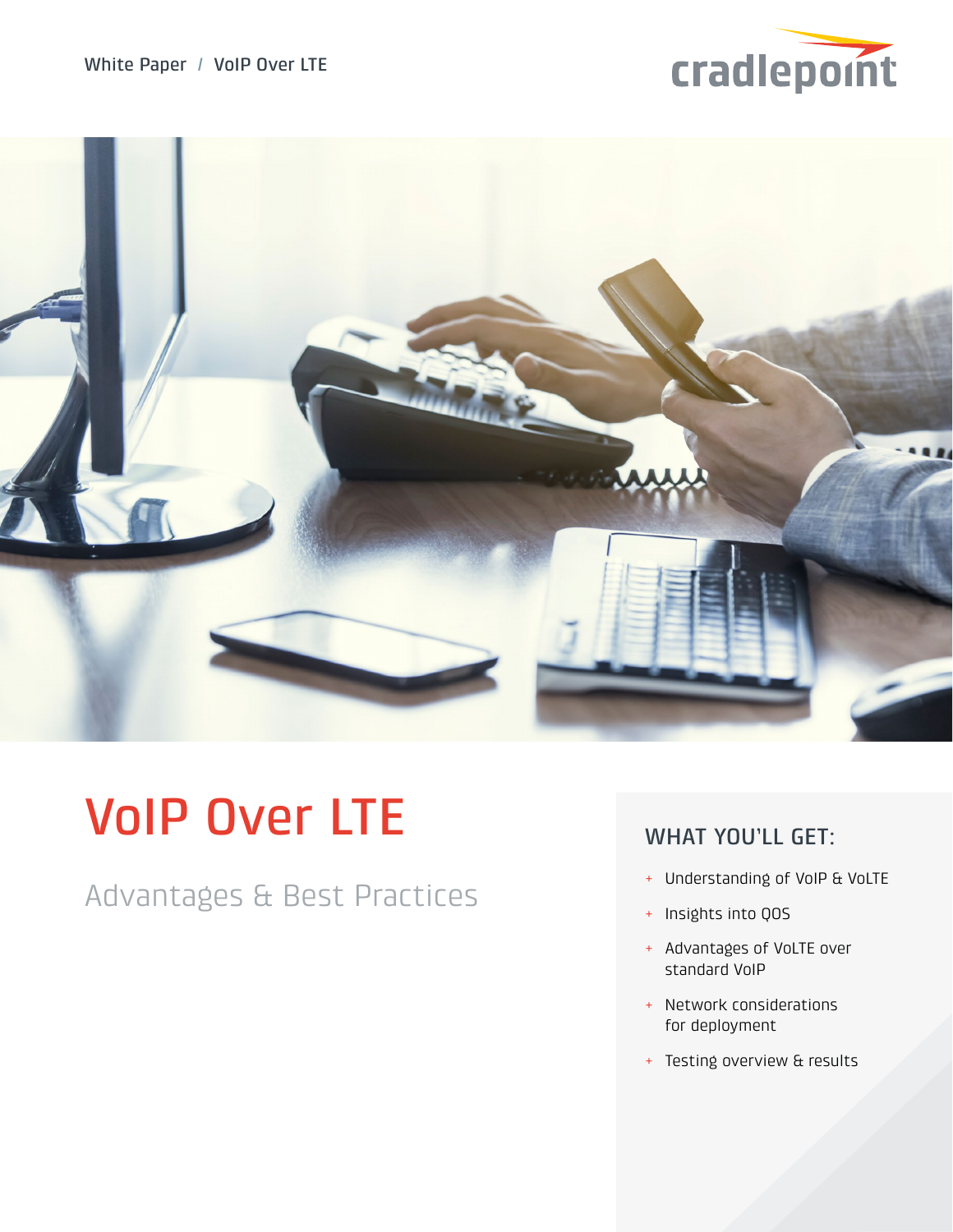## **OVERVIEW**

Voice over Internet Protocol (VoIP), when used over LTE, can offer significant benefits to your network and your business. These benefits include: cost-savings, reduced complexity and hardware, flexibility, and speed-to-deployment. Optimizing VoIP over LTE can also help your employees, customers, and IT teams focus on the work at hand, instead of the mechanics behind it. Furthermore, pairing wired and LTE connectivity moves your mission-critical applications from "three-nines" (99.9%) availability to "fournines" (99.99%) availability—saving you money while increasing customer confidence and brand loyalty.

## BENEFITS:

- + High-definition voice
- + Cost-savings
- + Network flexibility

+ Increased reliability

- + Faster call setup time + Reduce complexity
- + Longer device battery life + Reduce hardware
- 
- + Speed-to-deployment

# VoIP ON AN LTE NETWORK VS. VoLTE

A common misconception is that VoLTE (Voice over LTE) and VoIP on an LTE network are one and the same. When we talk about Voice over IP in the traditional sense, we're talking about using either SIP protocol, H.323 protocol, or VoIP to run data across any connection media. The carriers do not see the data traffic as separate VoIP calls. In a traditional VoIP scenario, carriers see voice transmission as data coming from the customer that does not require special treatment. Cradlepoint recommendations will delineate how to surmount these challenges by leveraging the mechanisms on the Cradlepoint router.

VoLTE is a very specific implementation of VoIP on an LTE network, requiring the carrier's direct participation in the call because the function is using the IMS infrastructure to create the call control and quality. Thus, in a VoLTE scenario carriers are able to distinguish between what is voice and what is data ensuring maximum call quality. Voice and data are treated differently and have different priorities.

# NETWORK CONSIDERATIONS

For years, conventional wisdom among IT professionals has held that VoIP promises to enable the next generation of voice communications within the enterprise. However, its adoption has been slower than anticipated. The main culprits have been poor performing IP-PBX systems and the perception that VoIP technology is not ready for prime time. The latest generation of LTE networks means VoIP for the enterprise is now ready for the mainstream.

To successfully employ VoIP over LTE, two prime factors must be evaluated: signal quality and network conditions.



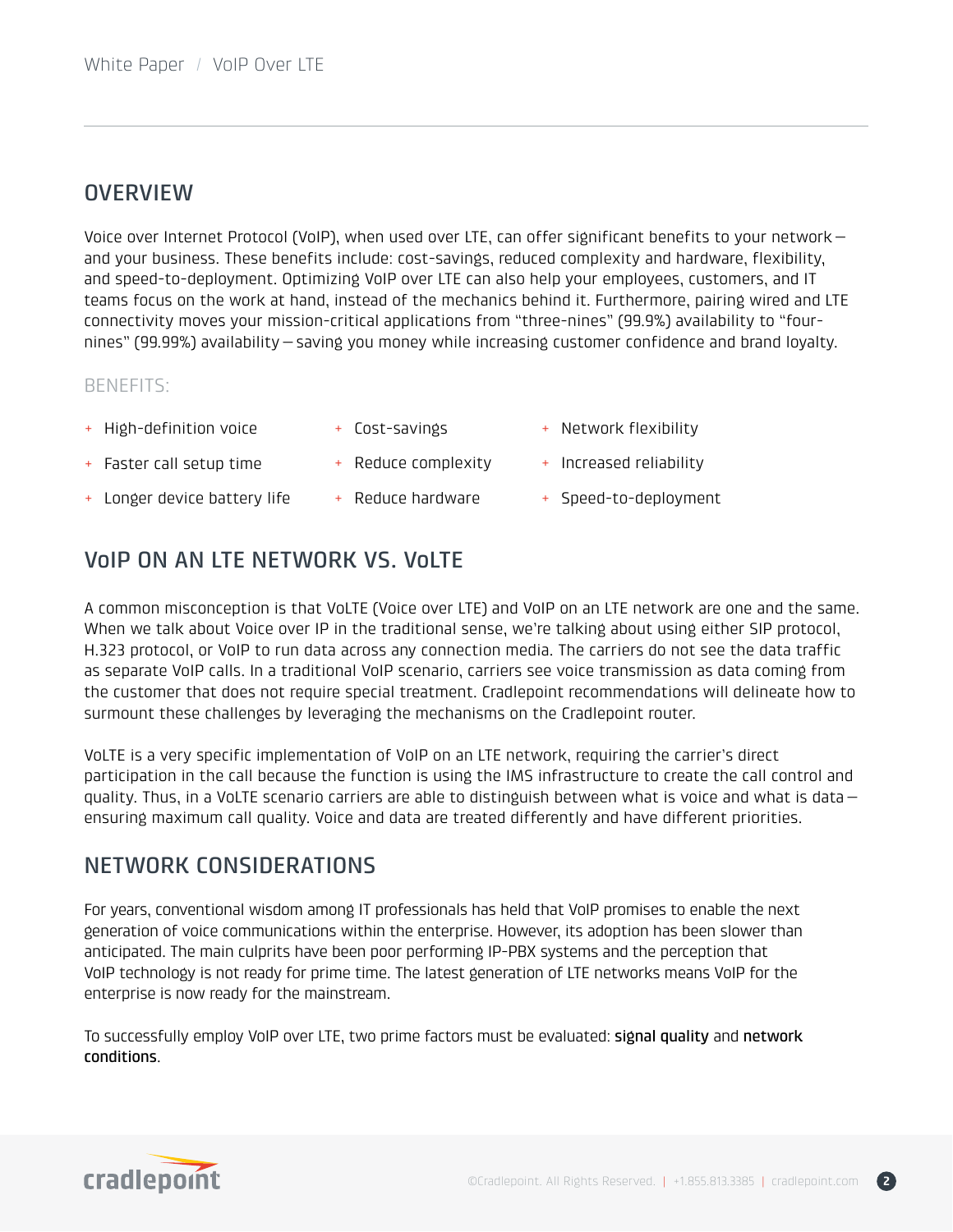## SIGNAL QUALITY

Two metrics are used to evaluate signal quality:

- 1. Signal to Interference plus Noise Ratio (SINR; measured in decibels [dB]; higher result is better)
- 2. Received Signal Strength Indicator (RSSI; measured in decibel-milliwatts [dBm]; closer to 0 is better)

SINR represents how clean the LTE signal is, while RSSI represents how strong the LTE signal is.

### NETWORK CONDITIONS

The key factors to look for when assessing network quality are latency, jitter, and packet loss.

Latency (measured in milliseconds [ms]; closer to 0 is better) is how long it takes voice packets to go from their original source to their intended destination. For VoIP calls, this round trip process should take fewer than 100 milliseconds. If the delay is too long, the phone call will have pauses while the packets travel over the network and the other person hears the voice; the caller will then have to wait for the response to come back. People often will talk over each other when this occurs, resulting in deterioration of the quality of the phone call and the quality of VoIP services.

Jitter (measured in milliseconds [ms]; closer to 0 is better) refers to the variance in packet delay. If a high volume of voice data packets hit the router at the same time, followed by a pause, and then followed again by more voice packets, it requires the external destination to buffer the data as the packets arrive (instead of absorbing them as a continuous stream). If the network has high jitter, the call quality will be affected in ways that result in issues such as garbling.

Packet loss refers to minimal packets of data being dropped as they travel across the network. Packet loss can occur if the packets are significantly delayed while traversing the network, or if they arrive out of order. Low packet loss helps prevent poor call quality or even dropped calls.

|                  | <b>SINR</b>    | <b>RSSI</b>        | Latency        | Jitter       |
|------------------|----------------|--------------------|----------------|--------------|
| <b>Excellent</b> | Above 12.5 dB  | Above -65 dBm      | Below 100 ms   | Below 20 ms  |
| Good             | $10 - 12.5$ dB | $-65$ to $-75$ dBm | $100 - 150$ ms | $20 - 30$ ms |
| Fair             | $7 - 9.9$ dB   | -76 to -85 dBm     | 151-400 ms     | $31 - 40$ ms |
| Poor             | Below 7 dB     | Below -85 dBm      | Above 400 ms   | Above 40 ms  |

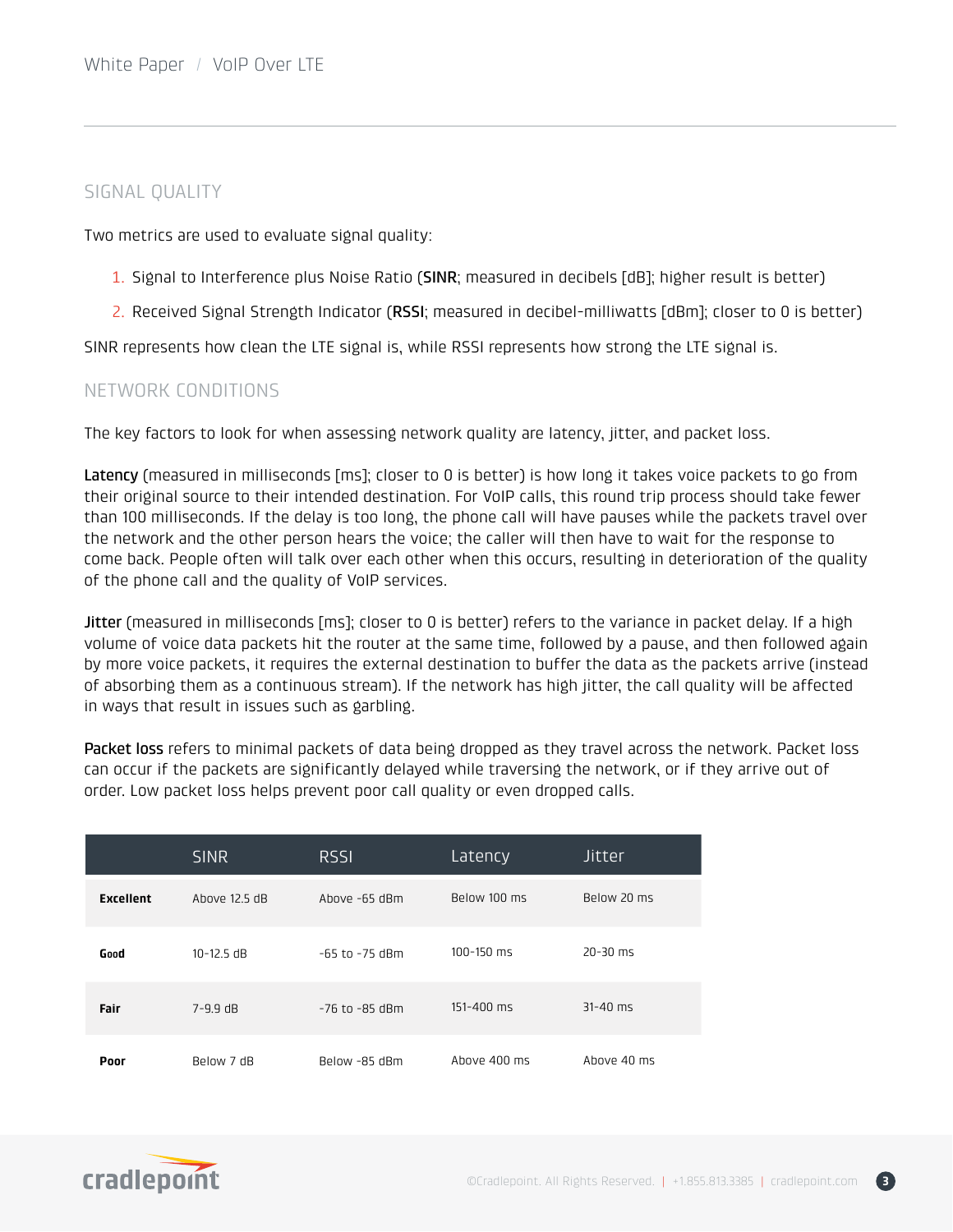# OPTIMIZING VoIP ON AN LTE NETWORK

Assuming network conditions are suitable, there are a few simple steps to take to initially optimize VoIP over LTE:

- + Verify the network is on LTE and not 3G
- + Ensure a strong, clean signal without interference
- + Set up Quality of Service (QoS) rules within the router (ensuring voice calls are always given the highest priority when exiting the network)
- + Know where phones are located on the network and prioritize voice and data traffic
- + Limit the number of simultaneous calls so as to not overwhelm the capacity of the network

For some organizations, such as a tech support call centers or large outbound-dialing sales departments, VoIP over LTE is not an ideal solution—at least, not with today's technologies. However, for a small business or small enterprise environment, like a branch or retail store, optimizing VoIP over LTE provides four distinct advantages:

- **Prioritizes voice data over other data:** If an email is delayed by one second, no one really notices. By contrast, if a VoIP packet is delayed by that long, it can greatly interrupt a phone call. Traffic identification and prioritization make the distinction between voice data and other data—and how a router should handle each type. By segmenting and prioritizing voice traffic, network administrators can shape the outgoing voice traffic, ensuring VoIP packets have the highest priority and are ushered to the front of the line. **1**
- **2**

**3**

**Produces a one-device solution:** With LTE, customers can deploy an all-in-one Cradlepoint routing platform that provides multiple functions: primary connectivity, firewall and security services, and multi-carrier failover. Businesses can save time and money by having a single-box solution.

- **Establishes carrier independence:** Companies are not tied to a single carrier's network solution. VoIP on an LTE network allows network administrators to utilize the best carriers in the area or region. Mix and match carriers as needed to provide the best coverage for specific locations.
- **Enables failover as true redundancy:** For many companies that rely on wired connections, such as a retail location in a mall, it's likely service will be disrupted in some way or another because of physical damage to wired lines or and ISP outage. When this occurs, LTE automatically provides redundancy as a failover connection. For a small retailer, VoIP over LTE can make a significant difference in ensuring business can proceed as usual. Phone calls and Point-of-Sale (POS) terminals can automatically be prioritized and maintained as mission-critical, whereas other services, such as customer WiFi, can be deactivated until the primary connection has been repaired. **4**

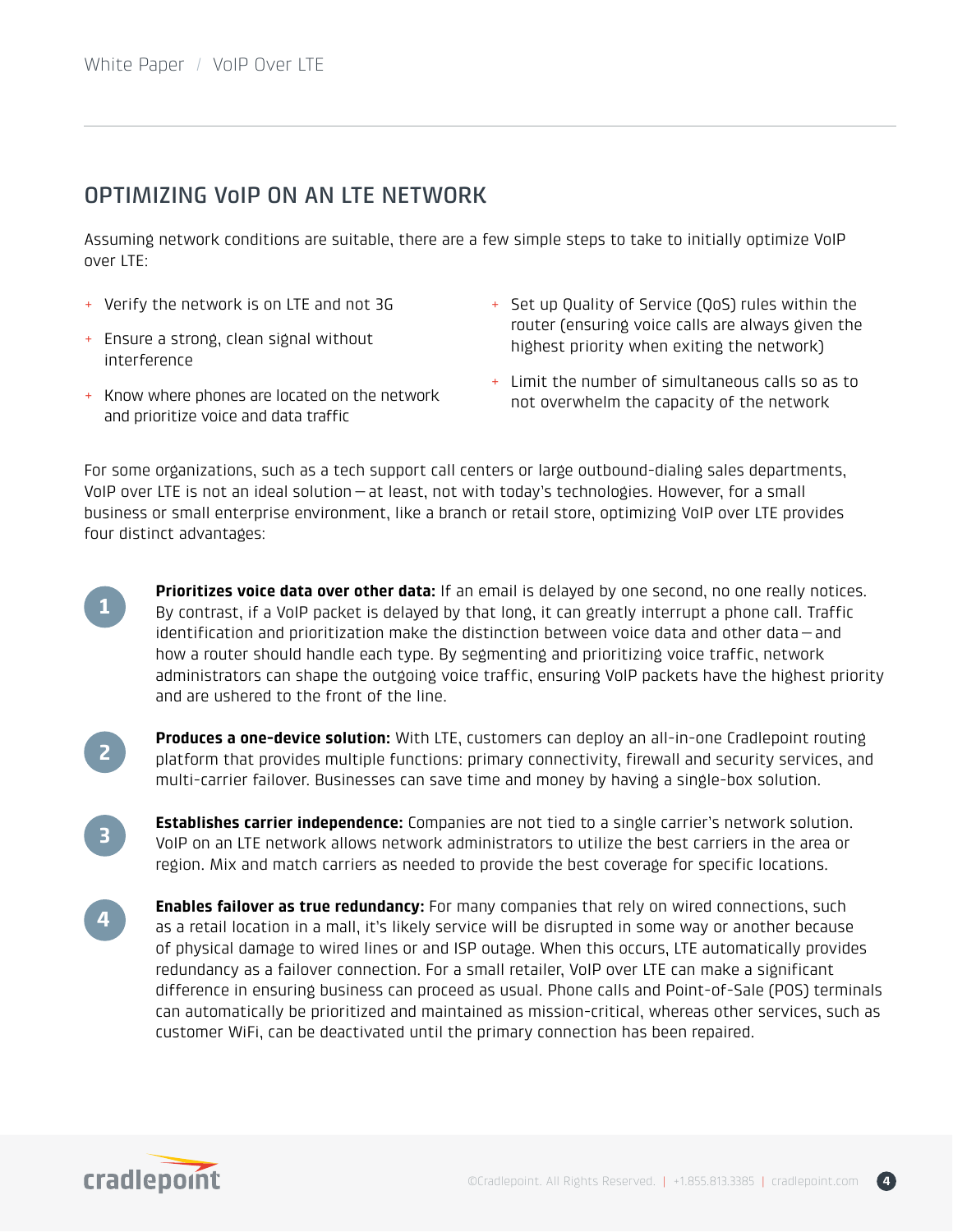# TESTING OVERVIEW

A common question when deploying VoIP on an LTE network is how to take advantage of existing networks to do both VoIP and data. In a traditional setting, a carrier-provided wired broadband connection or other type of dedicated Ethernet connection would be secured, and this primary connection would be used for a mission-critical application.

Service disruptions to primary connections expose businesses to lost revenue and productivity while decreasing the quality of the customer experience—and ultimately diminish brand loyalty. Thus, seamless failover is a key factor in the overall connectivity scheme of mission-critical applications.

# CRADLEPOINT METHODOLOGY

Many Cradlepoint customers already employ LTE as failover for their data services. A common question is whether they can use—for VoIP (Voice over Internet Protocol)—the same reliable LTE failover that works for their traditional data applications like POS, email, and web browsing. To answer this question, Cradlepoint performed a variety of real-world application tests. Cradlepoint utilized an Ixia performance test server and client on a PC connected to the Cradlepoint router. This allowed Cradlepoint engineers to control the testing environment and capture the results simultaneously. The G.729 codec was chosen due to its lower data usage and high voice quality.

Each set of tests ran on two different cellular carriers. The tests ran for three days; quality of the connection was decreased each day.

The tests were conducted over a 24-hour period to ensure network load on the carrier networks was taken into account. For each of these tests, engineers ran sets of tests with 1 VoIP call, 5 simultaneous calls, 10 simultaneous calls, and finally with 20 simultaneous calls.

For all tests, engineers ran the tests first as a VoIP-only connection, then added data transfers to the connection to simulate non-voice traffic on an LTE connection.

To express call quality in one broad, overarching measurement, Cradlepoint also calculated Mean Opinion Score (MOS)<sup>1</sup>.

# *JACKSON-HEWITT*

During tax season, Jackson-Hewitt offers tax preparation services in retail locations like Walmart and K-Mart. It sets up temporary kiosks in these retail locations that require Internet access and phone service.

Provisioning Internet connectivity and phone lines every tax season was costly, time consuming, and frustrating. Just ask Jackson-Hewitt franchise owner John Beazle. "Have you ever tried to get a DSL line into a Walmart?" he asked with a laugh.

The difficulties Jackson-Hewitt faced were having Day-1 connectivity, creating Parallel Networks separate from the big box retailer locations, and implementing phone systems.

Jackson-Hewitt implemented Cradlepoint solutions to connect to the Internet and provide the connectivity and provide the connectivity needed—without the provisioning or installation hassles of wired lines. The VoIP phone systems also allow the retail sites to become extensions of the main phone networks, eliminating the need to pay for new phone lines or individual phone numbers every tax season.

"I can't believe that Cradlepoint is so affordable–and reliable too. We've had zero downtime."

—JOHN BEAZLE, FRANCHISE OWNER, JACKSON-HEWITT

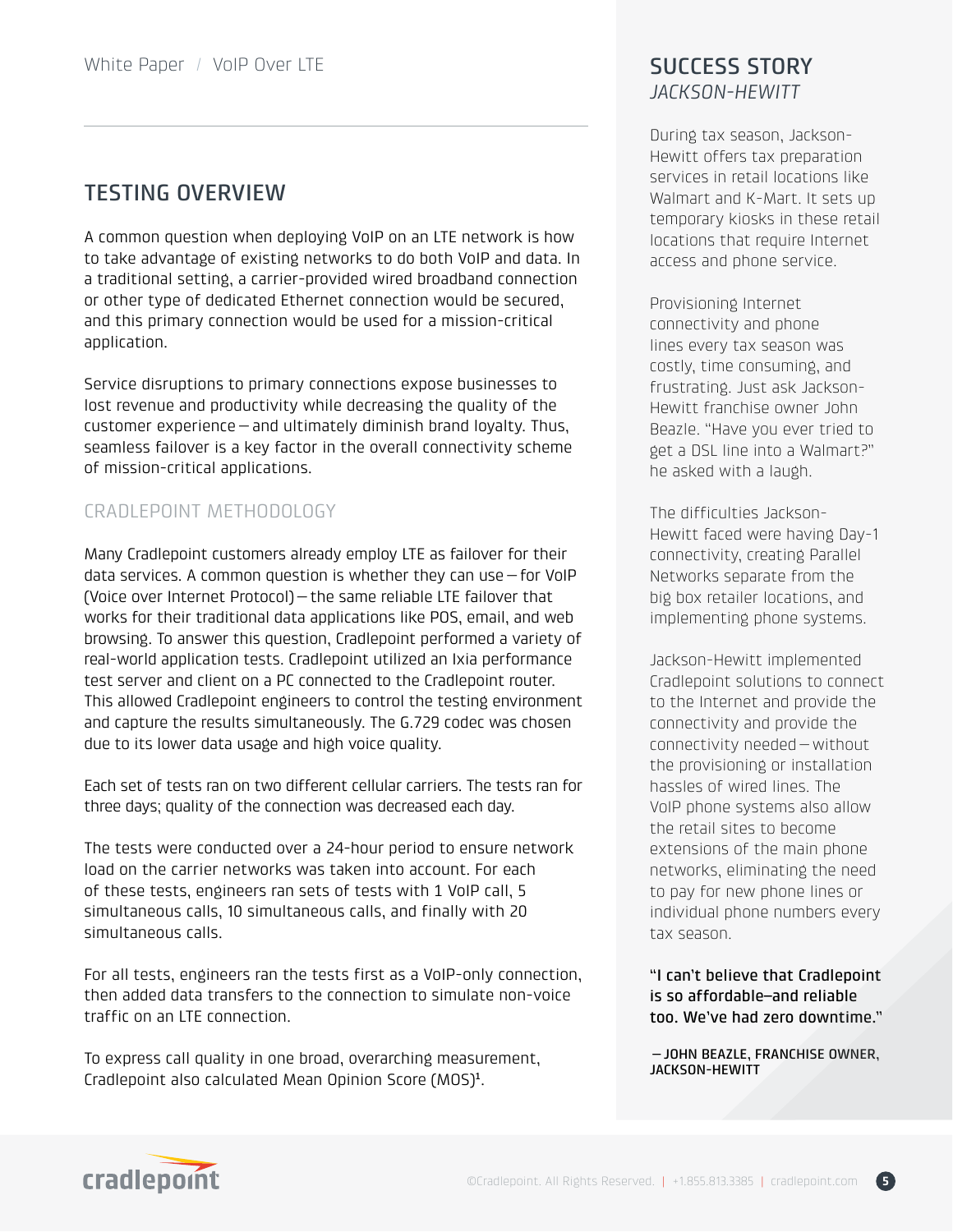# **TESTING RESULTS2**

As Cradlepoint tests were not intended to determine which carrier(s) may be better than others for VoIP traffic, the carriers will be referred to as Carrier 1 and Carrier 2.

As you can see with Carrier 1 on the MOS graph (Figure 1), MOS remained over 3.6 for the majority of the tests. Only on Day 3, with a higher number of calls and a high amount of data traffic did the quality drop below the minimum MOS threshold.

The MOS scores take a dip on Day 3 of each test. Again, on Day 3 there were lower signal strength than on Days 1 & 2.

SINR represents how clean the signal is; here the Average SINR was at or above the minimum for most of the test and never dipped below.

RSSI measures how strong the signal is. Only during the last day of the test did the RSSI dip below the minimum.

## CARRIER 1 OBSERVATIONS

Call quality was excellent without a network load: MOS was above 3.8. Call quality was impacted by a heavy network load: MOS was good, not excellent. Day 3 ("Poor Reception Day"): Call quality was severely impacted by heavy network load (cutoff was 10 simultaneous calls).

## CARRIER 1 CHARTS



#### *Figure 1: Carrier 1 MOS*







#### *Figure 3: Carrier 1 RSSI*

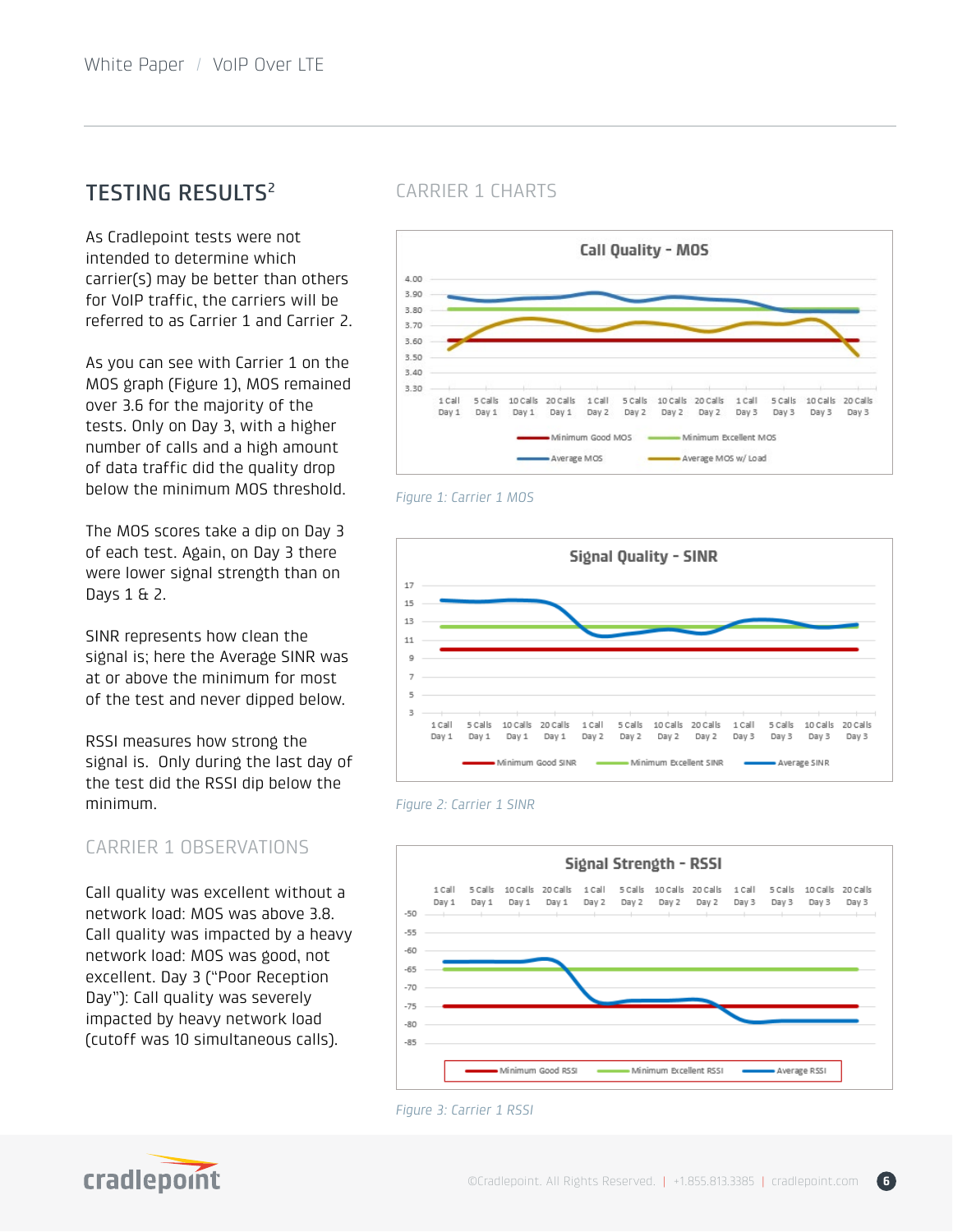In Figure 4, the MOS was consistently above the minimum regardless of load until the network load was exceeded.

Figure 5 shows the SINR (how clean the signal is) varied depending on the day. Interestingly, it exceeded the minimum on Day 2 when above twenty calls.

The RSSI (how strong the signal is) dipped below the minimum only on Day 3.

# CARRIER 2 OBSERVATIONS

Call quality was excellent without a network load: MOS was above 3.8, except for Day 3. Call quality was impacted by a heavy network load: MOS was good, not excellent; Day 3 was poor, with high calls and network load. Day 3 ("Poor Reception Day"): Call quality was severely impacted by heavy network load (cutoff was 10 simultaneous calls).

# **CONCLUSION**

As LTE networks become faster, deploying VoIP over LTE is now a viable option for organizations looking to take advantage of existing networks to do both VoIP and data. Given proper network conditions and optimization, Cradlepoint's testing shows smallfootprint environments can deploy VoIP over LTE as a voice failover solution, just as LTE is deployed for data applications.

## CARRIER 2 CHARTS



#### *Figure 4: Carrier 2 MOS*









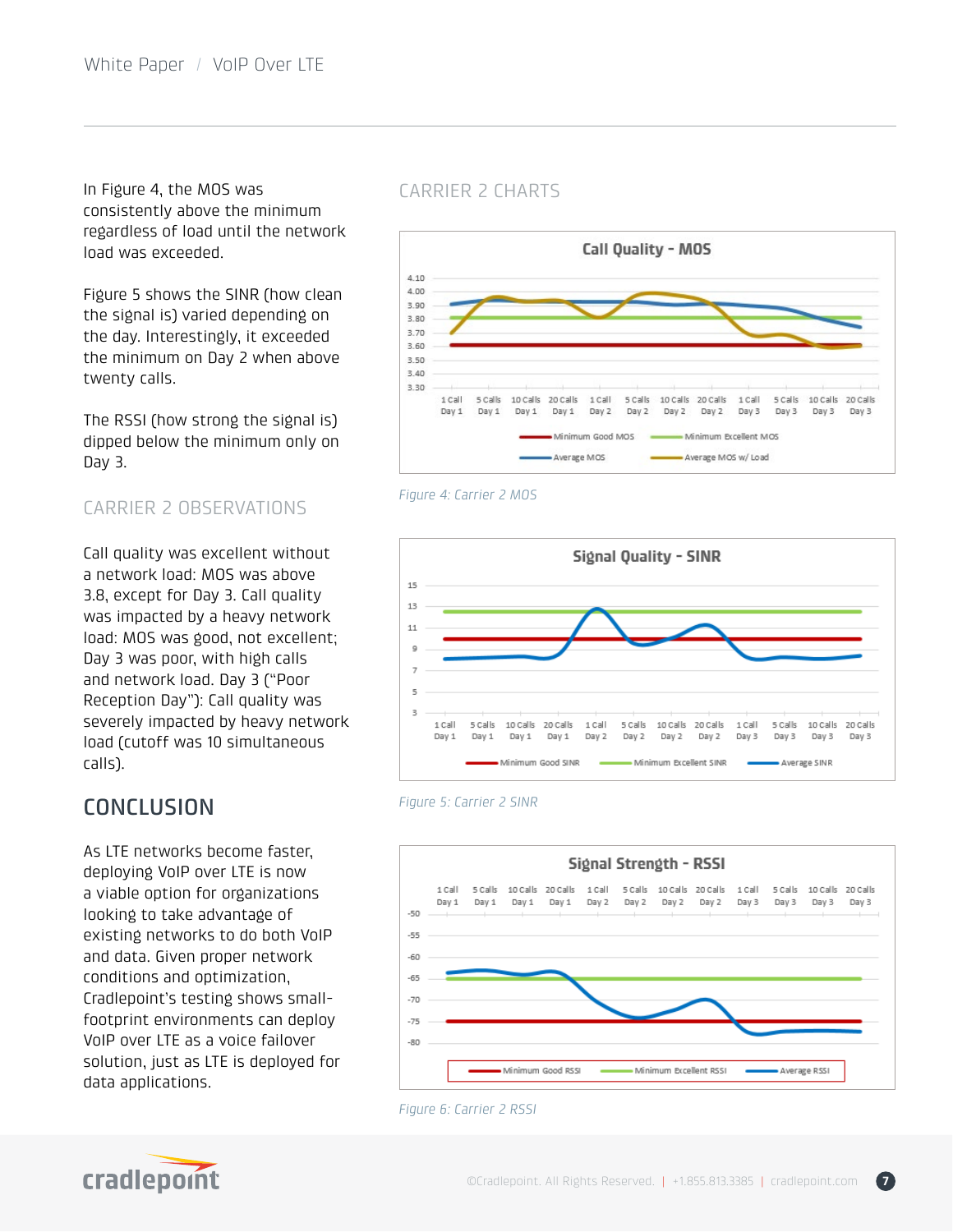Properly configured Cradlepoint solutions offer significant advantages to organizations looking to streamline voice operations. By setting these parameters, VoLTE becomes a compelling solution: faster call setup times, flexible call location options, and increased call quality.

# USE CASE ADVANTAGES



## FAILOVER: RETAIL LOCATIONS

- + Better employee mobility via use of handsets
- + Faster response time due to mobility: employees patrol the retail floor answering questions rather than coming back to a central location for phone access
- + Cost savings over traditional solutions



## FAILOVER: SMALL BRANCH OFFICES

- + Faster call setup times
- + More flexible solutions
- + Cost savings over traditional solutions



## PRIMARY, POP-UP & DAY-1 NETWORK

- + No need for network setup: leverage existing LTE cellular connection
- + Better call quality to ensure effective communication
- + Better battery life for mobile devices
- + Cost-savings over traditional solutions